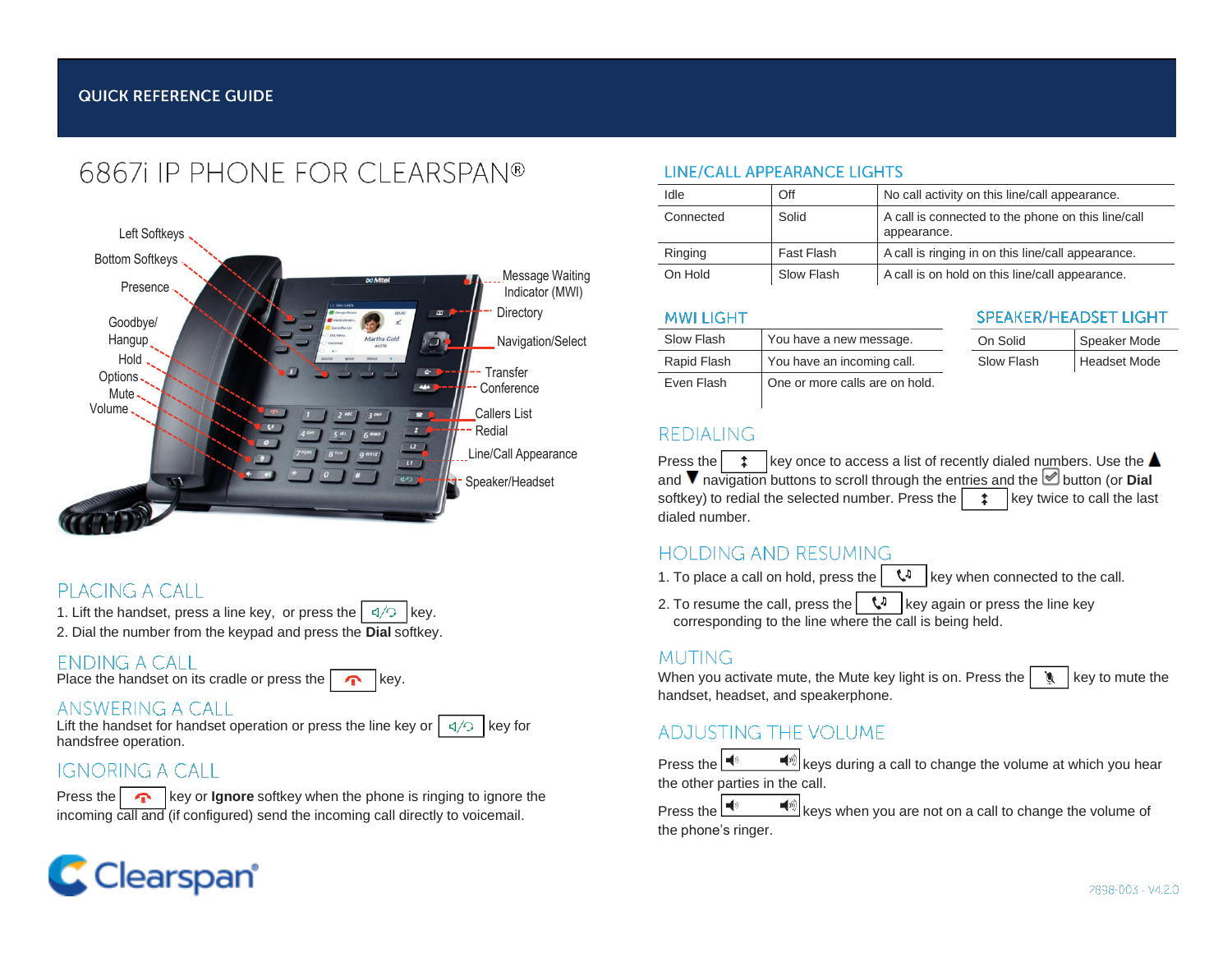### USER INTERFACE (UI) OVERVIEW

#### **HOME SCREEN**

The Home Screen displays the date and time along with various important status messages. It is the default screen displayed when the phone is in an idle state.



#### **DETAILED-VIEW CALL SCREEN**

The Detailed-View Call Screen brings into focus all the information available for a specific call. It is the default screen displayed for all active point-to-point calls.



#### **LINE SELECTION SCREEN**

The Line Selection Screen allows you to easily view the lines in use and select a line to act upon.



#### **MULTI-VIEW CALL SCREEN**

The Multi-View Call Screen allows you to manage your calls more efficiently when you have more than one call in progress. It is particularly useful in transfer and conference scenarios. All pertinent information from the Detailed-View Call Screen is also available on the Multi-View Call Screen but information for two remote parties can be seen simultaneously.





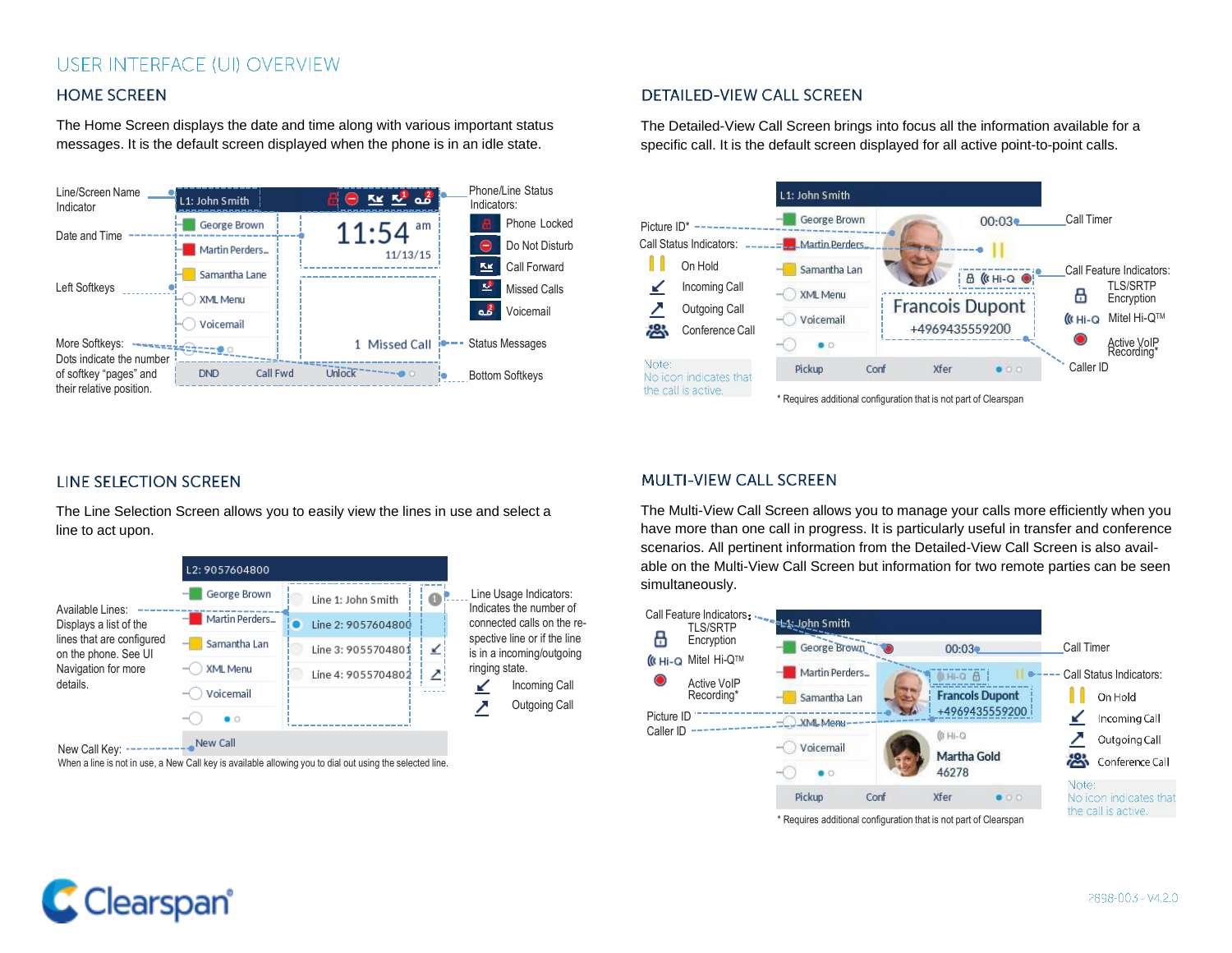### UI NAVIGATION



UI navigation is easily performed using the navigation buttons located to the right of the LCD screen. The  $\blacktriangleleft$  and  $\blacktriangleright$  navigation buttons are used to switch to the different screens and the  $\blacktriangle$  and  $\blacktriangledown$  buttons are used to highlight and scroll through the different lines/calls on the respective screen. The  $\heartsuit$  button is used to activate a selection. The figure below provides a visual representation of the different screens and the UI behavior when a navigation button is pressed.

NOTE: The Detailed-View Call Screen is only accessible when at least one call is in a ringing or connected state. Moreover, the Multi-View Call Screen is only accessible when more than one call is a ringing or connected state.

#### **HOME SCREEN**

#### **LINE SELECTION SCREEN**

#### **MULTI-VIEW CALL SCREEN**

#### **DETAILED-VIEW CALL SCREEN**